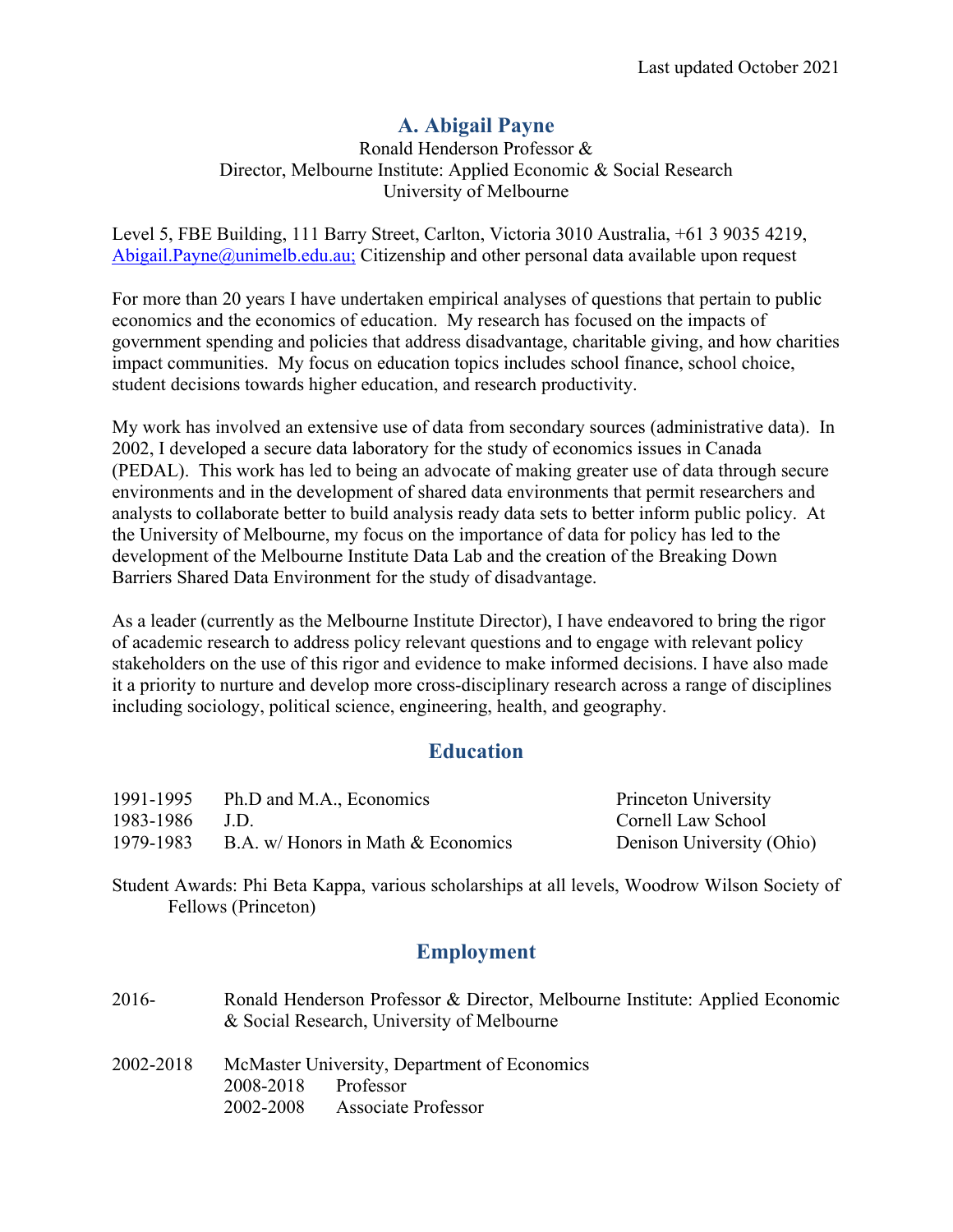|           | 2004-2018<br>2015-2017<br>2013-2016<br>2003-2008                                                                                                                  | Director, Public Economics Data Analysis Laboratory (PEDAL)<br>Director, MacDATA Institute, McMaster University<br>Associate Chair, Department of Economics, McMaster University<br>Canada Research Chair (Tier II) in Public Economics |  |
|-----------|-------------------------------------------------------------------------------------------------------------------------------------------------------------------|-----------------------------------------------------------------------------------------------------------------------------------------------------------------------------------------------------------------------------------------|--|
| 1998-2003 | University of Illinois, Institute of Government & Public Affairs and College of<br>Urban Planning and Public Affairs (Public Administration), Assistant Professor |                                                                                                                                                                                                                                         |  |
| 1995-1999 | University of Toronto, Department of Economics (St. George) and<br>Division of Economics and Management (Scarborough), Assistant Professor                        |                                                                                                                                                                                                                                         |  |
| 1986-1991 |                                                                                                                                                                   | Collier, Shannon, Rill & Scott (Washington, DC), Associate Lawyer                                                                                                                                                                       |  |

### **Current Professional Appointments**

| 2012-   | CESifo Network, Munich, Germany, Fellow                                   |
|---------|---------------------------------------------------------------------------|
| 2018-   | McMaster University, Adjunct Professor                                    |
| $2013-$ | Economics of Higher Education Network, London School of Economics, Member |

# **Editorial and Executive Positions**

### **Editorial Boards**

| <i>Economic Inquiry, Co-Editor</i>                                  |
|---------------------------------------------------------------------|
| <i>International Tax and Public Finance, Editorial Board Member</i> |
| <i>Canadian Tax Journal</i> , Editorial Board Member                |
| <i>Economic Journal</i> , Associate Editor                          |
|                                                                     |

### **Executive Positions and Professional Service (External)**

| $2021 -$  | Ifo Institute Scientific Advisory Council, Chairperson, Munich, Germany            |  |  |
|-----------|------------------------------------------------------------------------------------|--|--|
| $2020 -$  | School of Public Policy, University of Calgary, Scientific Council                 |  |  |
| $2020 -$  | Partnership Board, Brotherhood of St Laurence and University of Melbourne          |  |  |
| 2020      | City of Melbourne Economic Strategy Committee Member                               |  |  |
| 2020      | Department of Premier and Cabinet, Victoria, Vulnerable Indices ad-hoc group       |  |  |
| 2018-     | Prime Minister and Cabinet, Critical Friends of the DIPA Central Analytics Hub,    |  |  |
|           | Canberra, Australia                                                                |  |  |
| 2018-     | Department of Treasury & Finance, Victorian Economic Bulletin, External Board      |  |  |
| 2018-     | Parliamentary Budget Office, Panel of Expert Advisors, Canberra, Australia         |  |  |
| $2017 -$  | Australian Statistics Advisory Council, Australian Bureau of Statistics, Canberra, |  |  |
|           | Australia                                                                          |  |  |
| $2017 -$  | Asian and Australasian Society of Labour Economics, Steering Committee             |  |  |
|           | Member and Board Member                                                            |  |  |
| $2017 -$  | National Economic Panel Member, Economic Society of Australia                      |  |  |
| 2017-2020 | Ifo Institute Scientific Advisory Council Member, Munich, Germany                  |  |  |
| 2017-2019 | aLife Technical Advisory Group, Canberra, Australia                                |  |  |
| 2017      | Treasurer's Policy Advisory Group (Victorian Government), Australia                |  |  |
|           |                                                                                    |  |  |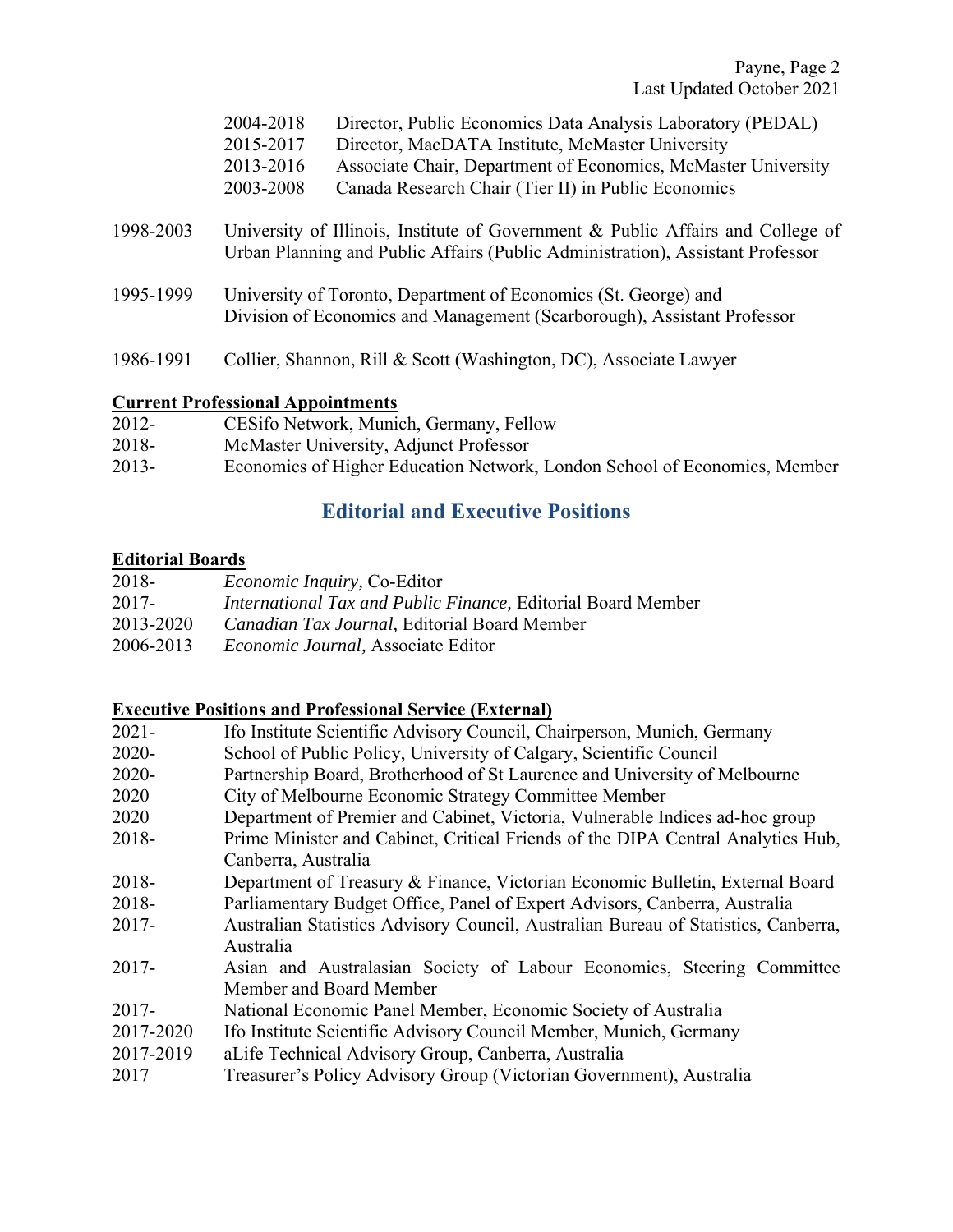| 2017-2018 | Expert Advisory Panel Member, Department of Social Services (Australian          |  |  |  |
|-----------|----------------------------------------------------------------------------------|--|--|--|
|           | Government) to support the Investment Approach and the Try, Test and Learn Fund  |  |  |  |
| 2016-2018 | <b>Canadian Economics Association Nomination Committee</b>                       |  |  |  |
| 2016-2017 | Scientific Committee, International Institute of Public Finance Annual Meeting   |  |  |  |
| 2016      | Scientific Committee, National Tax Association Annual Meeting                    |  |  |  |
| 2013-2016 | <b>Canadian Economics Association Executive Committee</b>                        |  |  |  |
| 2013-2014 | Scientific Committee, International Institute of Public Finance Annual Meeting   |  |  |  |
| 2009-2013 | Canadian Women Economists Network: Past President (2012-13),                     |  |  |  |
|           | President (2011-12), President-Elect (2010-11), Board Member (2009-2010),        |  |  |  |
| 2012-2013 | <b>SSHRC Graduate Student Awards Committee</b>                                   |  |  |  |
| 2008-2010 | Board of Advisors, Science of Generosity, University of Notre Dame               |  |  |  |
| 2006-2009 | Board of Directors, American Education Finance Association                       |  |  |  |
| 2006-2009 | <b>SSHRC Standard Grants Review Committee</b>                                    |  |  |  |
| 2007-2008 | Statistics Canada, Canadian Household Panel Survey Committee, Income and         |  |  |  |
|           | Labour Group                                                                     |  |  |  |
| 2005-2007 | Board of Directors and Co-chair of Special Events Committee                      |  |  |  |
|           | Fort York Food Bank, Toronto, Ontario                                            |  |  |  |
| 2002-2004 | Advisory Committee, Aspen Institute's Initiative on Nonprofits and Public Policy |  |  |  |

# **University Administrative Responsibilities**

#### **University of Melbourne**

 Director and Head of Department of large Research Only Department in the Faculty of Business & Economics.

 Service on various committees and boards throughout the university. Representative list: Petascale Campus Governance Committee (DVCR) (2018+); Melbourne School of Government Management Committee (2019+); Melbourne Disability Institute Executive Committee (2019+); Data Systems & Society Research Network (2017-2019); consultation for national disability research initiative (DVCR); MDHS Selection Panel for Research Director (2019); MDHS data strategy consultation (2017); Selection committee for Health Economics Chair (MDHS) (2018)

### **McMaster University (2002-2016):** *Selected Highlights only*

Associate Department Chair (2013-16) University Technology Review, Co-Chair (2015/16) VP Research Committee on Big Data, Chair (2014) University Budget Committee, 2006-2010; Chair (2009-2010) Community Engaged Research Consultative Group, member, (2015/16) Review, Implementation, and Selection Committees at the university level (2005-2014) Masters of Economic Policy (MAEP) Steering Committee (2005-07)

# **Research Funding**

 $2020-2023$  The Paul Ramsay Foundation  $\sim $6,700,000$  Creating a Shared Data Environment for Understanding and Tackling Disadvantage Plus 2019-2020 \$500,000 for Reports to Understand Income Poverty In Australia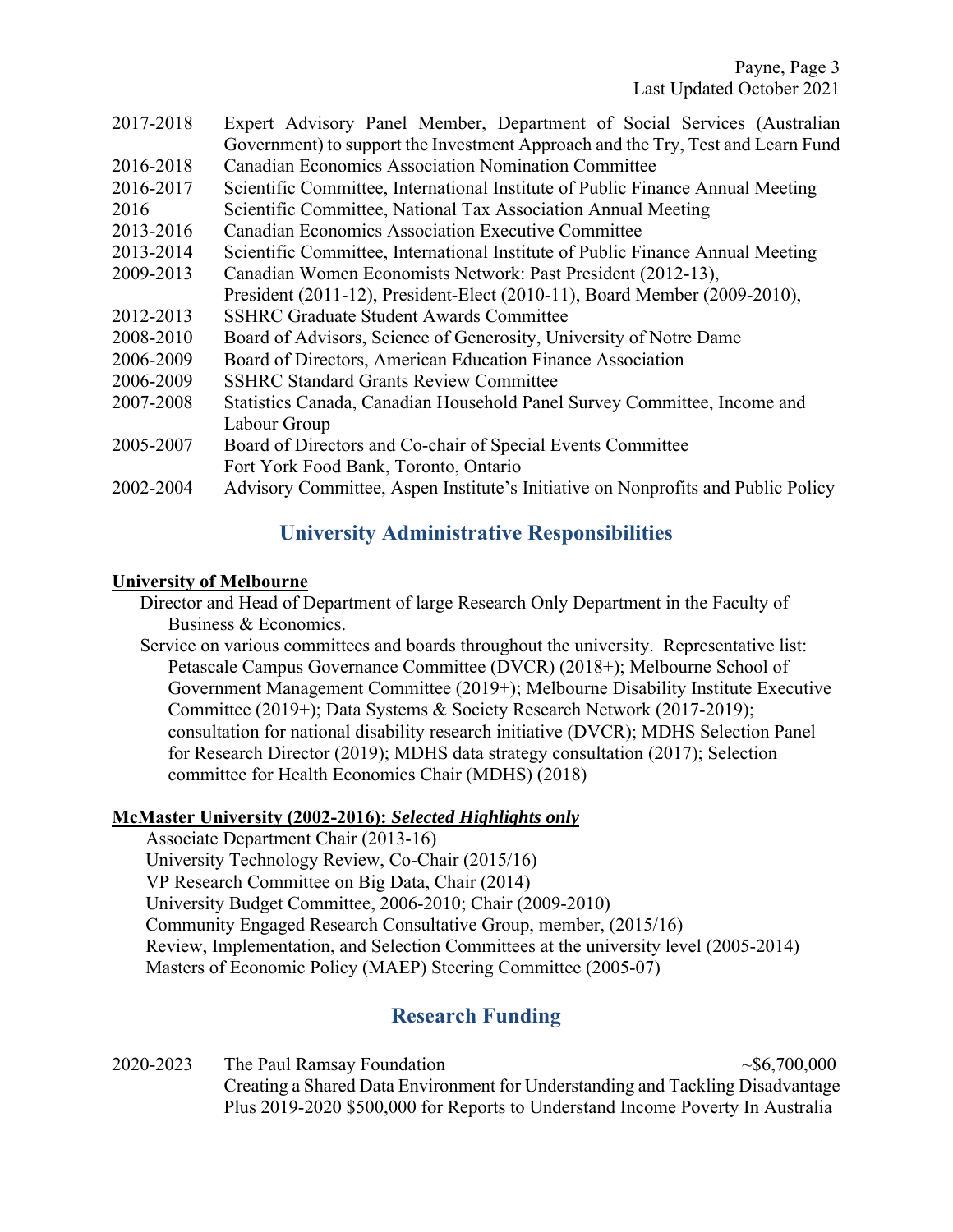| 2020-2027 | ARC, Centre of Excellence, Life Course Centre, Replacement CI           |                  |
|-----------|-------------------------------------------------------------------------|------------------|
| 2018      | Victorian Department of Education and Training                          | $\sim$ \$120,000 |
| 2015-2018 | SSHRC, Insight Grant, PI, Empirical Studies in Public Economics         | \$263,552        |
| 2015-2020 | CFI-JELF, Ontario MRI, PI, PEDAL 2.0: Secure Data Linking               | $\sim$ \$500,000 |
| 2016      | City of Hamilton, Building a Data Platform, Co-PI, Phase 1              | \$70,000         |
| 2016      | SSHRC, Connections Grant, PI, Non-profit data workshop                  | \$25,000         |
| 2013-2015 | SSHRC, Partnership Development Grant, PI Charities & Communities        | \$199,500        |
| 2013-2015 | SSHRC, Partnership Development, co-PI, Youth Project                    | \$198,860        |
| 2013-2014 | Ontario Human Capital Research and Innovation Fund, PI                  | \$85,600         |
| 2013-2015 | SSHRC, co-PI: Income Equality & Charitable Giving (2 grants)            | \$122,330        |
| 2013-2014 | MITACS Accelerate Program with City of Hamilton, supervisor             | \$22,500         |
| 2013-2014 | ESRC (UK), co-PI, Online Fundraising                                    | £17,500          |
| 2009-2013 | Higher Education Quality Council (Ontario), PI, PSE Access & Success    | \$670,575        |
| 2012-2013 | Higher Education Quality Council (Ontario), co-PI Apprenticeships       | \$66,440         |
| 2011-2013 | Higher Education Quality Council (Ontario), co-PI, Learning & Tutorials | \$57,090         |
| 2010-2012 | SSHRC, Standard Research Grant, PI, Issues on Education & Charities     | \$82,500         |
| 2010-2011 | SSHRC, International Opportunities Fund, PI, Giving in Canada & UK      | \$74,090         |
| 2011-2012 | Niagara College, Research Contract for Studying Matriculation           | \$14,795         |
| 2010-2012 | SSHRC, Research Development, collaborator, Early Years Data             | \$37,900         |
| 2008-2009 | Higher Education Quality Council of Ontario, PI, PSE Projects           | \$143,000        |
| 2007-2009 | SSHRC (Research Development Initiative), PI, Donor Behavior             | \$40,000         |
| 2005-2008 | SSHRC, Standard Research Grant, PI, Education & Charities               | \$58,234         |
| 2004-2005 | CESC-SSHRC Education Research Initiative, co-PI                         | \$100,000        |
| 2003-2007 | CRC/CFI Infrastructure Fund, PI, PEDAL Data Laboratory                  | \$1,143,068      |
| 2003-2004 | CESC-SSHRC Education Research Program, PI                               | \$91,960         |
| 2001-2002 | National Science Foundation, PI, University Research & Productivity     | \$65,846         |
| 2001-2002 | Joyce Foundation, PI, School Finance Effects on American Cities         | \$98,800         |
| 1998-2001 | SSHRC, PI, Empirical Research in Public Economics                       | \$37,200         |
| 1997-1999 | Connaught Matching Grant, University of Toronto, PI                     | \$30,000         |
| 1996-1999 | Andrew W. Mellon Foundation, PI, Donations to Universities              | \$165,000        |

# **Peer-Reviewed Academic & Policy Contributions**

### **Peer-Reviewed Articles:**

- 1. "High School Choices and the Gender Gap in Stem," with David Card, *Economic Inquiry,*  59(1): 9-28, January 2021 (previously *NBER Working Paper #23769)*
- 2. "Big Fish, Small Pond: The Effect of Rank at Entry on Postsecondary Outcomes" with Justin Smith, *Southern Economic Journal,* 86(4): 1575-1509, April 2020
- 3. "The Sensitivity of Charitable Giving to the Timing and Salience of Tax Credits" with Ross Hickey and Bradley Minaker, *National Tax Journal,* 72(1): 79-110, March 2019
- 4. "Understanding the STEM Path through High School and into University Programs", with Martin Dooley, Mitch Steffler, and Jessica Wagner, *Canadian Public Policy,* 43(1): 1-16, March 2017
- 5. "Diversity and Donations: The Effect of Religious and Ethnic Diversity on Charitable Giving," *NBER Working Paper* #176118, with James Andreoni, Justin Smith, and David Karp, *Journal of Economic Behavior & Organization,* 128: 47-58, August 2016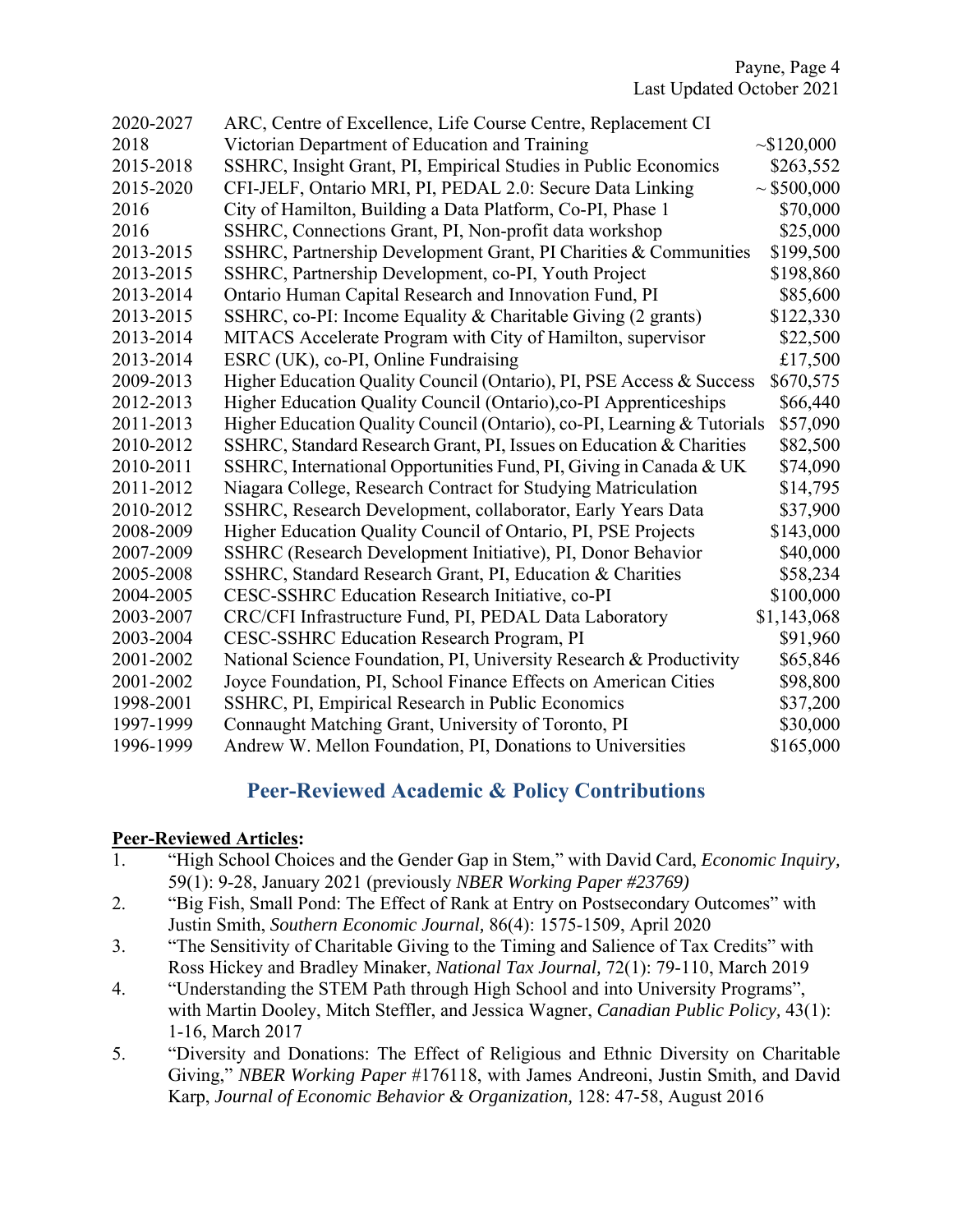- 6. "Does Income Inequality Increase Charitable Giving?" with Justin Smith, *Canadian Journal of Economics,* 48(2), May 2015
- 7. "Do grants to charities crowd out other sources of income? Evidence from the UK," with James Andreoni and Sarah Smith, *Journal of Public Economics,* 114: 75-86, June 2014 (previous version *NBER Working Paper* #18998)
- 8. "Implementation of Anti-Discrimination Policy: Does Judicial Selection Matter?" with Timothy Besley, *American Law and Economic Review,* 15(1): 212-251, Spring 2013
- 9. "Persistence and Academic Success in University," with Martin Dooley and Les Robb, *Canadian Public Policy* 38(3): 315-337, September 2012
- 10. "The Impact of Cost on the Choice of University," with Martin Dooley and Les Robb, *Canadian Journal of Economics* 45(2):755-783, May 2012
- 11. "Is Crowding Out Due Entirely to Fundraising? Evidence from a Panel of Charities," with James Andreoni, *Journal of Public Economics,* 95(5-6): 334-343, June 2011 (previous versions of the paper were under the title "Crowding Out Both Sides of the Philanthropy Market: Evidence from a Panel of Charities", *NBER Working Paper #16372)*
- 12. "The Effects of School Board Consolidation and Financing on Student Performance," with Steve Chan and Jack Leach, *Economics of Education Review,* 29(6):1034-1046, December 2010
- *13.* "School Competition and Efficiency with Publicly-Funded Catholic Schools," with David Card and Martin Dooley, *American Economic Journal: Applied Economics,* 2(4): October 2010 (note previous version is *NBER Working Paper #14176)*
- 14. "Government Oversight of Public Universities: Are Centralized Performance Schemes Related to Increased Quantity or Quality?" with Joanne Roberts, *Review of Economics and Statistics* 92(1):207-212, February 2010
- 15. "Does Government Funding Change Behavior? An Empirical Analysis of Crowd Out," *NBER Tax Policy and the Economy,* 23: 159-184, 2009
- 16. "The Impact of State Governance Structures on Management and Performance of Public Organizations: A Study of Higher Education Institutions," with Jack Knott, *Journal of Policy Analysis and Management,* 23(1), 13-30, Winter 2004
- 17. "Do Government Grants to Private Charities Crowd Out Giving or Fund-raising?" with James Andreoni, *The American Economic Review,* 93(3), 792-812, June 2003
- 18. "Does Federal Research Funding Increase University Output?" with Aloysius Siow, *Advances in Economic Analysis and Policy;* BePress, 3(1), 1-22, 2003
- 19. "The Effects of Congressional Appropriation Committee Membership on the Distribution of Federal Research Funding to Universities," *Economic Inquiry*, vol. 41(2), 325-46, April 2003
- *20.* "The Role of Politically Motivated Subsidies on University Research Activities," *Educational Policy,* 17(1), 12-37, January/March 2003
- 21. "Do Congressional Earmarks Increase Research Productivity at Universities?" *Science and Public Policy,* 29(5), 314-330, October 2002
- 22. "School Finance Reform, the Distribution of School Spending, and the Distribution of SAT Scores," with David Card, *Journal of Public Economics,* 83(1), 49-82, January 2002
- 23. "Measuring the Effect of Federal Research Funding on Private Donations at Research Universities: Is Federal Research Funding More than a Substitute for Private Donations?" *International Tax and Public Finance*, 8, 731-51, November 2001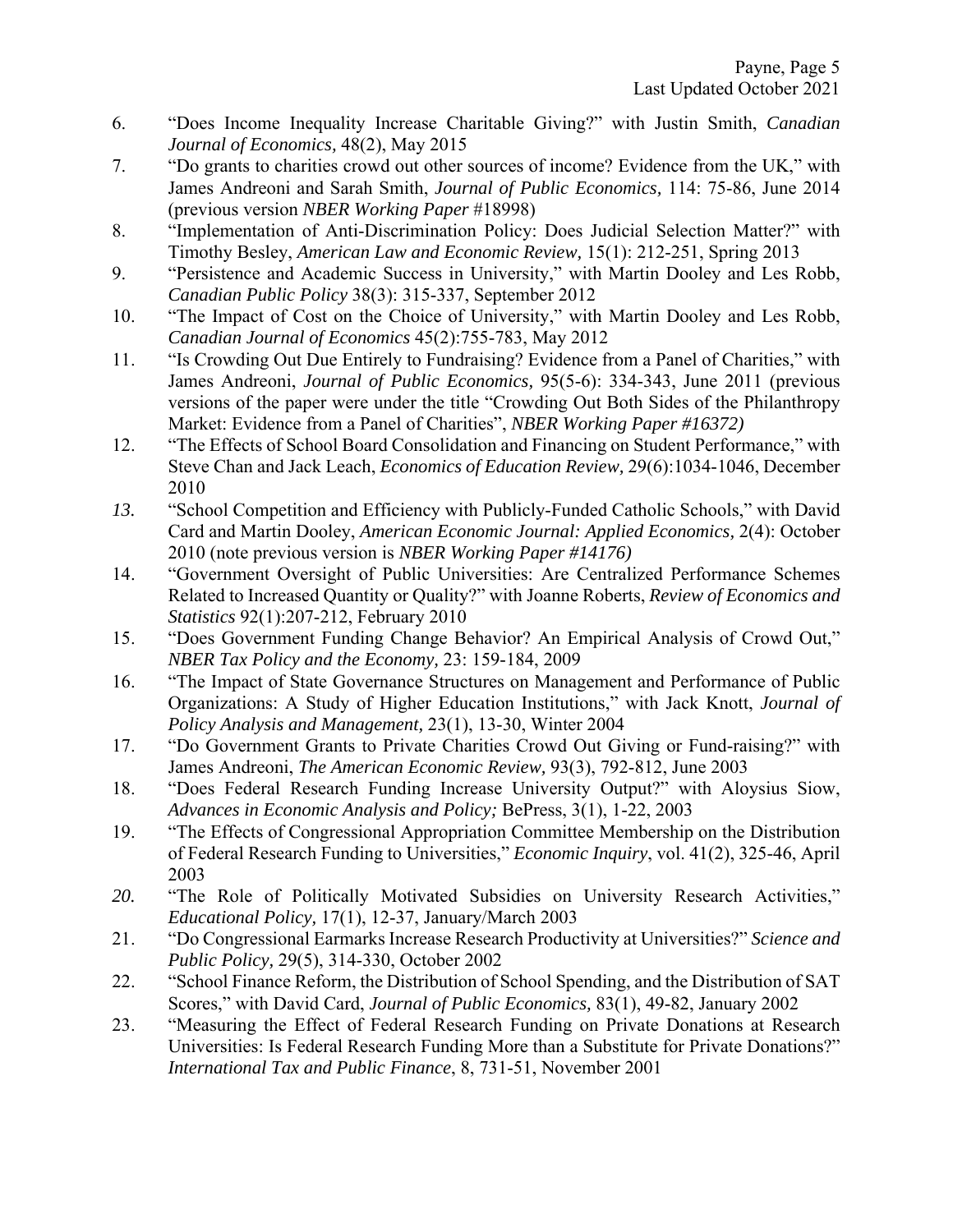- 24. "An Empirical Study of Matching Grants: The 'Cap on CAP'," with Michael Baker and Michael Smart, *Journal of Public Economics*, 72(2), 269-88, May 1999
- 25. "Federal Sentencing Guidelines and Mandatory Minimum Sentences: Do Defendants Bargain in the Shadow of the Judge?" with Chantale LaCasse, *Journal of Law and Economics,* XLII (1, Part 2), 245-270, April 1999
- 26. "Does the Government Crowd-Out Private Donations to Charity? New Evidence From a Sample of Non-profit Firms," *Journal of Public Economics,* 69(3), 323-345, September 1998
- 27. "Does inter-judge disparity really matter? An analysis of the effects of Sentencing Reforms in Three Federal District Courts," *International Review of Law and Economics,* 17(3), 337- 366, September 1997

### **Peer-Reviewed Contributions to Books:**

- 28. "The Impact of Government Funded Initiatives on Charity Revenues," with Bradley Minaker, CESifo book on *The Economics of Philanthropy,* edited by Kimberly Scharf and Mirco Tonin, August 2018
- 29. "Individual Fundraising The Power of the Personal?", with Kimberly Scharf and Sarah Smith, in CESifo Seminar Series, *Social Economics: Current and Emerging Avenues,* Joan Costa-Fonat and Mario Macis, editors, MIT Press, Cambridge, January 2017
- 30. "Charitable Giving," with James Andreoni, chapter 1 in the *Handbook of Public Economics*, Alan Auerbach, Raj Chetty, Martin Feldstein, and Emmanuel Saez, editors, August 2013
- 31. "Do Government Grants to Private Charities Crowd Out Giving or Fundraising?" with James Andreoni, publication reprinted in *The Economics of Philanthropy and Fundraising,*  edited by James Andreoni. Part of the collection: "International Library of Critical Writings in Economics" (Mark Blaug, general editor), Edward Elgar Publishing Ltd., Cheltenham, UK and Northampton, MA, 2013
- 32. "Competition and Student Performance," in Eva Baker, Barry McGaw, and Penelope Person (editors) the *International Encyclopedia of Education, 3rd Edition,* May 2010 and *Economics of Education,* Dominic Brewer and Patrick McEwen (editors)
- 33. "Earmarks and EPSCoR: Shaping the Distribution, Quality, and Quantity of University Research," in David Guston and Daniel Sarewitz, editors, *Shaping Science and Technology Policy: The Next Generation of Research*, edited by David H. Guston and Daniel Sarewitz, November 2006, University of Wisconsin Press.
- 34. "Federal Sentencing Guidelines and Mandatory Minimum Sentences: Do Defendants Bargain in the Shadow of the Judge?" with Chantale LaCasse, publication reprinted in *The Economics of Crime*, edited by Professor Isaac Ehrlich and Dr Zhiqiang Liu. A threevolume book of readings with an introduction outlining the evolution of the subject and the structure of the book. Part of the collection: "International Library of Critical Writings in Economics" (Mark Blaug, general editor), Edward Elgar Publishing Ltd., Cheltenham, UK and Northampton, MA, 2006.

### **Peer-Reviewed Reports:**

35. "Measuring Individual Poverty: Correlates and Variation Over time," Report 3, December 2020, with Maxim Ananyev and Rajeev Samarage, The Paul Ramsay Foundation/ Melbourne Institute Breaking Down Barriers Publication Series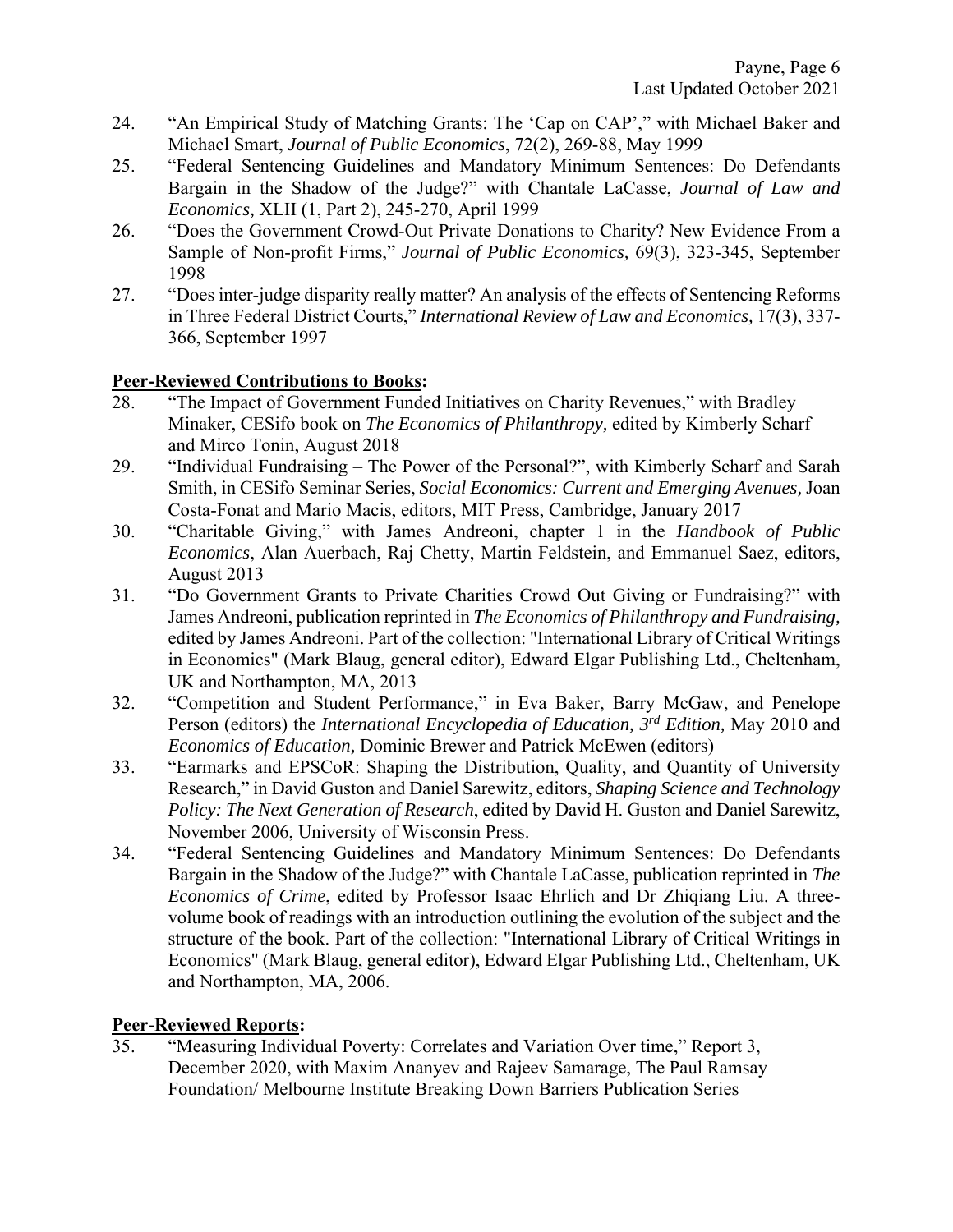- 36. "Spatial and Community Dimensions of Income Poverty", Report 2, November 2020, with Rajeev Samarage, The Paul Ramsay Foundation/ Melbourne Institute Breaking Down Barriers Publication Series
- 37. "Understanding the Gaps in Postsecondary Education Participation Based on Income and Place of Birth: The role of high school course selection and performance" with Martin Dooley and Les Robb, Higher Education Quality Council of Ontario, February 2017
- 38. "Understanding the STEM Path through High School and into University Programs" with Martin Dooley, Mitchel Steffler, and Jessica Wagner, Higher Education Quality Council of Ontario, May 2016
- 39. "Understanding the Gender Gap in Post-Secondary Schooling Participation: The Importance of High School Choices and Outcomes," with David Card, Higher Education Quality Council of Ontario, May 2015
- 40. "The First-Time Donor Credit: Sound Policy or Short-Term Fix?" *Canadian Tax Journal*, 61:4, 2013, 1091-1101
- 41. "Understanding the Determinants of Academic Success in Apprenticeship Programs at Mohawk College," with Martin Dooley, Higher Education Quality Council of Ontario Research Report, December 2013
- 42. "The Impact of Scholarships and Bursaries on Persistence and Academic Success in University," with Martin Dooley and Leslie Robb, Higher Education Quality Council of Ontario Research Report, January 2013
- 43. "Changing Landscapes for Charities in Canada: Where Should We Go?", *SPP Research Papers,* School of Public Policy, University of Calgary, vol 5, issue 34, November 2012
- 44. "Understanding the Gender Gap in University Participation: An Exploration of the Application Behaviour of Ontario High School Students," with David Card and Cristina Sechel, *Higher Education Quality Council of Ontario* Research Report, August 2011
- 45. "Understanding the Determinants of Persistence and Academic Success in University: An Exploration of Data from Four Ontario Universities," with Martin Dooley and Leslie Robb, *Higher Education Quality Council of Ontario* Research Report, June 2011
- 46. "Lending a Hand: How Federal Tax Policy Could Help Get More Cash to More Charities," *E-brief 88*, *C.D. Howe Institute,* December 2009
- 47. "University Participation and Income Differences: An Analysis of Applications by Ontario Secondary School Students," with Martin Dooley and Les Robb, *Higher Education Quality Council of Ontario* Research Report*,* September 2009
- 48. "An Open and Shut Case: Catholic and Public School Choices in Ontario," *C.D. Howe Institute Backgrounder 115,* October 2008
- 49. "Private Foundations Deserve Same Tax Treatment as Public Charities," *C.D. Howe Institute E-Brief*, No. 38, January 2007
- 50. "Firm Foundations: Putting Private and Public Foundations on Level Ground," *C.D. Howe Institute Backgrounder,* No. 88, February 2005
- 51. "State Governance of Higher Education," with Jack Knott, *Institute of Government and Public Affairs Report*, University of Illinois, March 2001
- 52. "The Impact of Federal Fiscal Arrangements: Evidence from the 'Cap on CAP'," with Michael Baker and Michael Smart, *Policy Options*, November 1998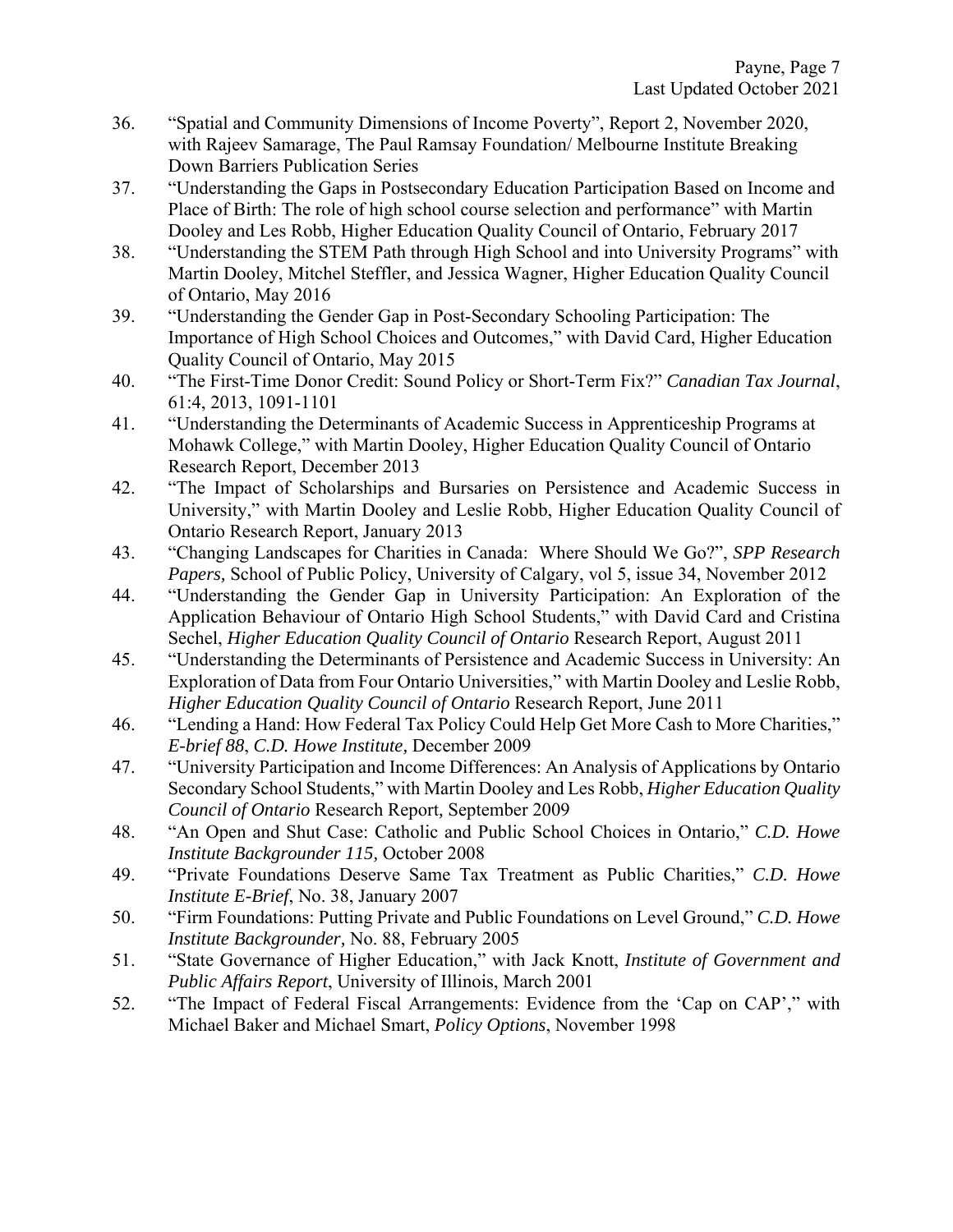#### **Submitted and/or Working Manuscripts (Peer-reviewed)**

- 53. "An Investigation of the Impact of Ontario's Primary School Class Size Reduction on Student Test Scores," with Michael Baker and Natalie Malak, August 2021
- 54. "The Effect of Tax Price on Donations: Evidence from Canada," with Ross Hickey, Bradley Minaker, Joanne Roberts, and Justin Smith, revise and resubmit, April 2021
- 55. "Top Dog in High School (working title)", with Elizabeth Dhuey and Justin Smith, February 2020
- 56. "Social Fundraising" with Kimberly Scharf and Sarah Smith, January 2019
- 57. "Crowding Oot: The Effect of Government Grants on Donors, Fundraisers, and Foundations in Canada" (previously titled "Crowding-out Charitable Contributions in Canada: New Knowledge from the North," *NBER Working Paper* #17635), with James Andreoni, December 2014

#### **Works in Progress**

- 58. Prevalence and recovery from earnings shocks: Evidence from three decades of longitudinal tax, with Maxim Ananyev, Roger Wilkins, and Federico Zilio
- 59. Creating placed based indices to capture opportunities for youth, with Steeve Marchand
- 60. Understanding non-cognitive challenges affecting high school completion and youth employment, with Ragan Petrie and Marco Castillo
- 61. The importance of social housing for addressing disadvantage, with Lisa Cameron and Miguel Ruiz
- 62. "Charitable Giving in Canada," with Ross Hickey and Justin Smith
- 63. "Charitable Giving in Australia," with Rajeev Samarage
- 64. "School Board Trustees: Exploring Their Impact on Schooling" (tentative title) with Elizabeth Dhuey and Jessica Wagner

# **Non-Peer-reviewed Publications/Reports/Commentary**

- *65.* "Which Families are Feeling the Pinch of the Pandemic the Most?" with Ana Gamarra, Sharon Goldfeld, Shelley Mallett and Anna Price, *Melbourne Institute Research Insight,*  October 2021 (plus Opinion piece in *Pursuit)*
- *66.* "How can we Protect our Children Against COVID-19?" with Ragan Petrie, *Melbourne Institute Research Insight,* September 2021
- *67.* "Is Poverty in Australia Increasing? Regional Poverty and COVID-19 Effects," Chapter 7 in *Coping with COVID-19: Rethinking Australia,* Melbourne Institute, part of Taking the Pulse of the Nation Series
- 68. "Will Isolation and Social Distancing Make Us Less Generous?" *Melbourne Institute Research Insight*, May 2020
- 69. "Maximising Value from Data: Navigating the Opportunities and Challenges*," IPAA Speeches from 2019: A Year of Public Sector Speeches*, Institute of Public Administration Australia, ACT, 74-85, 2020
- 70. "Roundtable Discussion of Immigration," other participants: David Card, Orley Ashenfelter, Daniel McFadden, Jason Potts, and Bob Gregory, *Contemporary Economic Policy,* 38(1): 7-29, January 2020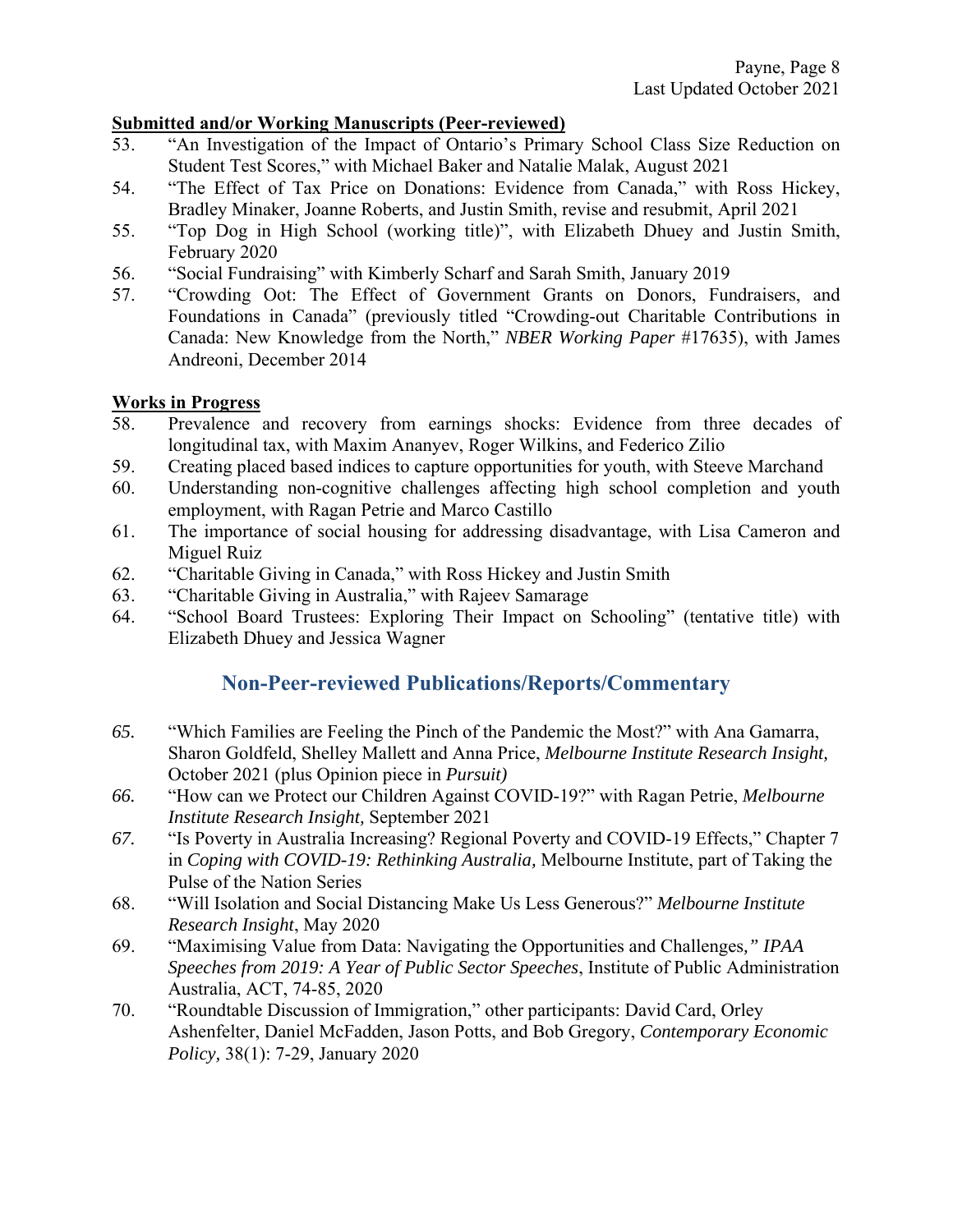- 71. "Can Tweaking Tax Treatment of Donations Support Disaster Relief?" with Ross Hickey, Bradley Minaker, and Tessa Grimmond *Melbourne Institute Research Insight*, No. 01/19
- 72. "Lack of Women in Economics 'Bad for Business'", *Pursuit,* 12 July 2017
- 73. "The Keys to Effective Collaboration," CSWEP News, 2017: Issue III
- 74. "Government Funding and Private Charitable Donations: The Canadian Experience," *Research in Public Policy Issue 16,* Centre for Markets and Public Organisations, University of Bristol, Autumn 2013
- 75. "Diversity and Donations," *Research in Public Policy,* Issue 14, Centre for Market and Public Organisation, University of Bristol, Summer 2012
- 76. Brief discussing issues around charitable giving prepared for House of Commons Standing Committee on Finance, February 2012
- 77. Report on McMaster, University of Bristol University of Warwick, and JustGiving Survey of Online Fundraisers, Sponsors, and Donors: Summary of Responses, PEDAL Report, 2012
- 78. Report discussion patterns of matriculation for Niagara College, (Olesya Kotlyachkov, PI, Martin Dooley, Abigail Payne, Les Robb, collaborators), December 2011
- 79. Report discussing patterns in charitable giving and potential effects of recent tax policies affecting charitable giving for Peartree Financial, Fall 2011
- 80. Report on McMaster and CanadaHelps Survey of Online Donors: Summary of Responses, PEDAL Report, 2011
- 81. Review of *Good & Plenty: The Creative Successes of American Arts Funding*, by Tyler Cowen, *Journal of Economic Literature*, XLVI(1): 189-191, March 2008
- 82. Review of *Helping Children Left Behind: State Aid and the Pursuit of Educational Equity*, edited by John Yinger, *National Tax Journal*, 58, 843-46, December 2005
- 83. Response to comments made with respect to "Firm Foundations: Putting Private and Public Foundations on Level Ground," *Canadian Tax Journal*, 53(3), 1-3, December 2005
- 84. "State Governance of Higher Education," with Jack Knott, *Institute of Government and Public Affairs Report*, University of Illinois, March 2001
- 85. "The Impact of Federal Fiscal Arrangements: Evidence From the 'Cap on CAP'," with Michael Baker and Michael Smart, *Policy Options*, November 1998
- 86. Report discussing school enrollments and the employment of teachers in the London, Ontario School System, prepared for Legate and Associates, February 2005
- 87. Report discussing school enrollments and the employment of teachers in the London, Ontario School System, prepared for Legate and Associates, September 2004
- 88. "Role of Government Panel: The Culture Industry", part of report for the Ontario Government, Fall 2003
- 89. "The Impact of State Governance Structures on Higher Education Resources and Research Activity," with Jack Knott, July 2001

# **Invited/Keynote Presentations of Note/Videos/Podcasts**

ABC Radio National: The Money, "The Ups and Downs of 2020," hosted by Richard Aedy (December 2020), https://www.abc.net.au/radionational/programs/themoney/the-ups-anddowns-of-2020/12990178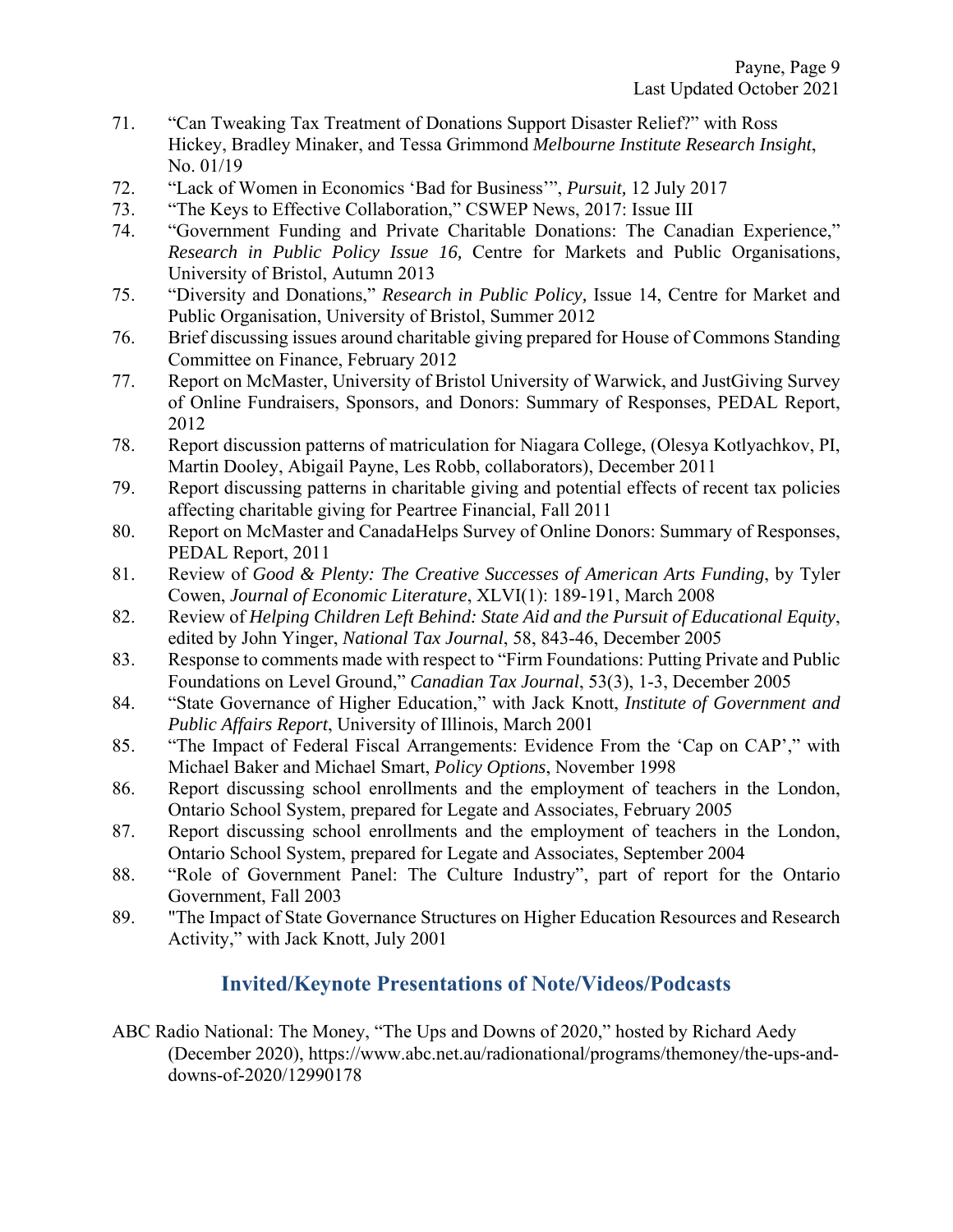- Asian and Australasian Society of Labour Economists, Invited Panel Discussion on COVID-19 and the labour market (December 2020)
- Charity Chat Canada, "Incentives and Motivations for Giving," hosted by Adam Aptowitzer (2020), http://charitychat.ca/episodes/
- U of Melbourne International Women's Day Video, "Fixing the Gender Gap in Stem," March 2020

Institute of Public Administration Australia, Canberra, "Maximising Value from Data: Navigating the Opportunities and Challenges," October 2019

- Productivity Commission and Women's Economic Network, "Past, Present, and Future of Women in Economics," Invited Panel Session (March 2020)
- Universities Australia Conference, Invited Panel (February 2020)

U of Melbourne Video on women in leadership, 2019

- Economic Society of Australia, Melbourne, Lunchtime Chat, 2019
- U of Melbourne Privacy Week Panel Discussion on Using and Linking Data, 2018 & 2017
- Australasian Labour Economics Society Annual Conference, Seoul, South Korea, Invited Panel Session (December 2018)
- Western Economics Association, International, Newcastle, Australia, Keynote Lecture and Invited Panel Session (2018)
- Stanford University, Public Goods and Rising Inequality Conference, Invited Presentation (2017)

University of Adelaide, Awards Presentation Talk (2017)

- Policy Shop Podcast on Nudge (2016)
- Economic Society of Australia, Invited Presentation (Victorian Branch) (2016)
- Canadian Institute for Advanced Research (CIFAR), Vancouver, BC, Invited Presentation (2016)

Canadian Economics Association, Montreal, QC, State of the Art Lecture (2015)

Paul Harris Award Dinner Speech, Rotary Club of Dundas (2014)

Atlantic Canada Economics Conference, Keynote Lecture (2013)

MOTU Institute Public Lecture, Wellington, New Zealand (2005)

# **Public Outreach Activities 2017 to present**

*Organizer of Outreach Conferences, Workshops, and Seminars* 

- 2022 Economic and Social Outlook Conference, Joint with the Australian
- 2021 Melbourne Economic Forum
- 2020 Melbourne Institute Virtual Colloquia Series
- 2020 Melbourne Economic Forum
- 2019 Inaugural Global Economic Challenges Network Series, co-organizer (Georgetown University)
- 2019 Public Economics Forums, Canberra
- 2019 Melbourne Economic Forum
- 2019 Melbourne Institute's Director's Conference, Melbourne
- 2018 Economic and Social Outlook Conference, Joint with the *Australian*
- 2018 Melbourne Institute's Director's Conference, Melbourne
- 2017 Melbourne Economic Forum
- 2017 Public Economics Forum, Canberra
- 2017 Economic and Social Outlook Conference, Joint with the *Australian*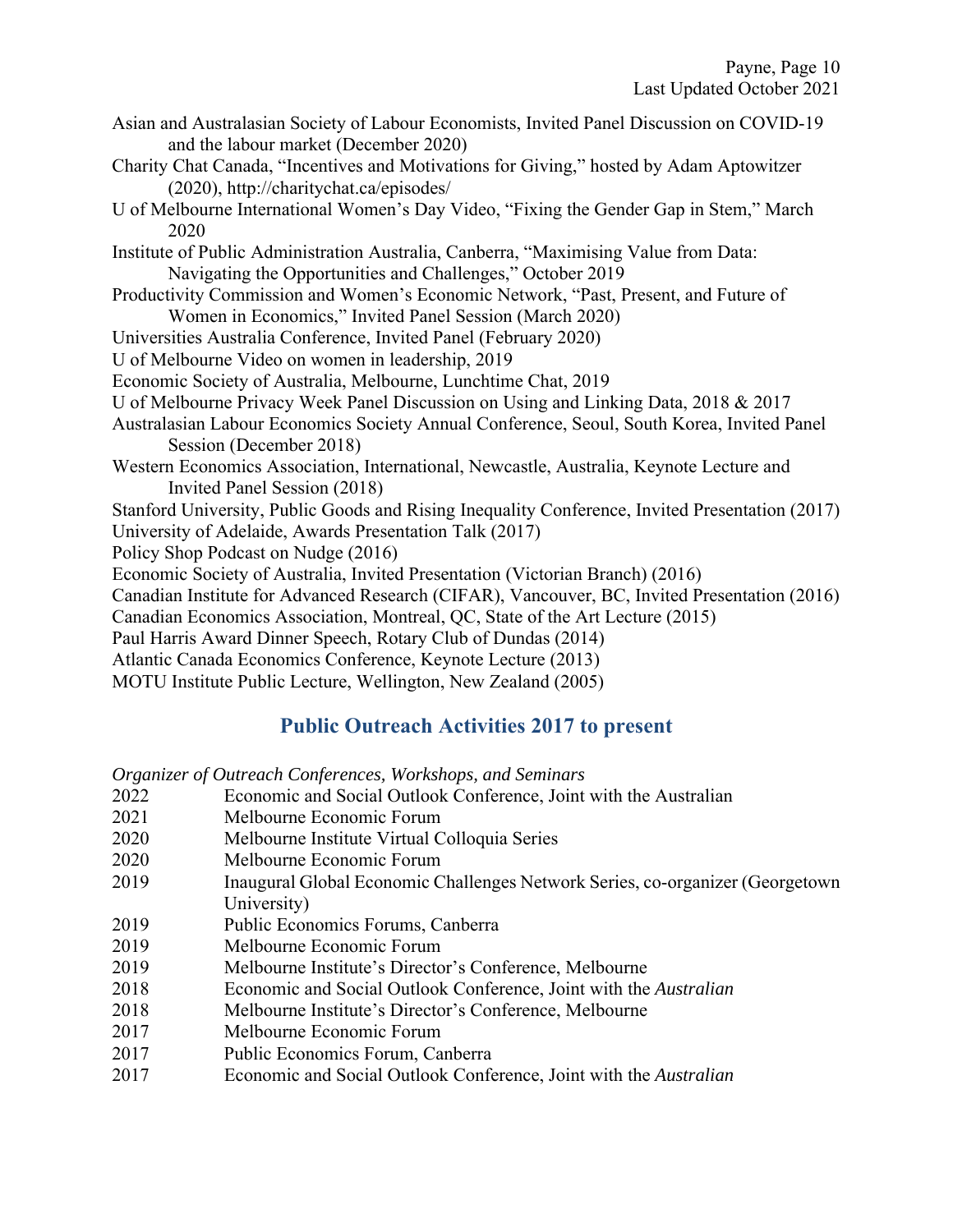*Outreach Presentations and Other Activities* 

- 2021 Paul Ramsay Foundation and Equity Economics Roundtable on Breaking Down Barriers Report Series
- 2021 Melbourne Data Analytics Platform, Panel Series, "Sensitive Data in Data Intensive Research," U of Melbourne
- 2020 Breaking Down Barriers Research Report Colloquia, U of Melbourne
- 2020 Leading a Large Research Only Department, Engaged University E-Symposium, U of Melbourne
- 2020 Moderator, RESET lectures, Faculty of Business & Economics, U of Melbourne
- 2020 Panel Discussion, Women in Economics Network & Productivity Commission
- 2020 Panel Discussion, Universities Australia Annual Conference
- 2019 Roundtable participant, Office of the National Data Commission, Melbourne
- 2019 Roundtable participant, Office of the National Data Commission, Sydney
- 2018 (Oct) Economic and Social Outlook Conference, Moderator and Panelist
- 2018 (Mar) Melbourne Institute Director's Conference, Moderator of Panel Discussion
- 2017 (Oct) Engaging Government and the Community Workshop Presenter, Centre for Workplace Leadership
- 2017 (Sept) Young Researchers and DSS Roundtable Event, Senior Advisor
- 2017 (July) Moderator and Presenter, Economic and Social Outlook Conference, Melbourne
- 2017 (June) EU-Australia Senior Leaders' Forum, by invitation only participant

### **Academic & Research Conference and Seminar Presentations 2018 to present**

(note: presentations given unless otherwise noted in parentheses)

Asian and Asutralasian Society of Labour Economists Annual Conference (Dec 2021) International Institute for Public Finance (August 2021) Association for Education Finance & Policy Annual Conference (March 2021) Economics of Education Workshop, CES-ifo (December 2020) International Institute for Public Finance, Iceland (August 2020) Asian and Australasian Society of Labour Economists Annual Conference (June 2020) Association for Education Finance & Policy Annual Conference (March 2020) Women and Gender in Economics, Brisbane (Feb 2020) ASSA Meetings, San Diego, Discussant (Jan 2020) Asia and Australasian Society of Labor Economists (Dec 2019) PhD Conference, Canberra, Discussant (Nov 2019) Department of Economics, Ohio State University (May 2019) Association for Education Finance & Policy Annual Conference (March 2019) Australasian Labour Economics Society Annual Conference (December 2018) CES-Ifo Economics of Education Conference, Munich (September 2018) International Institute of Public Finance, Finland (August 2018) Western Economics Association, Vancouver (June 2018) Applied Behavioural Conference, University of Sydney (May 2018) Association for Education Finance & Policy Annual Conference (chair/discussant, March 2017) School of Philanthropy, IUPUI, Indianapolis, Department Seminar (January 2018) American Economic Association, Discussant (January 2018)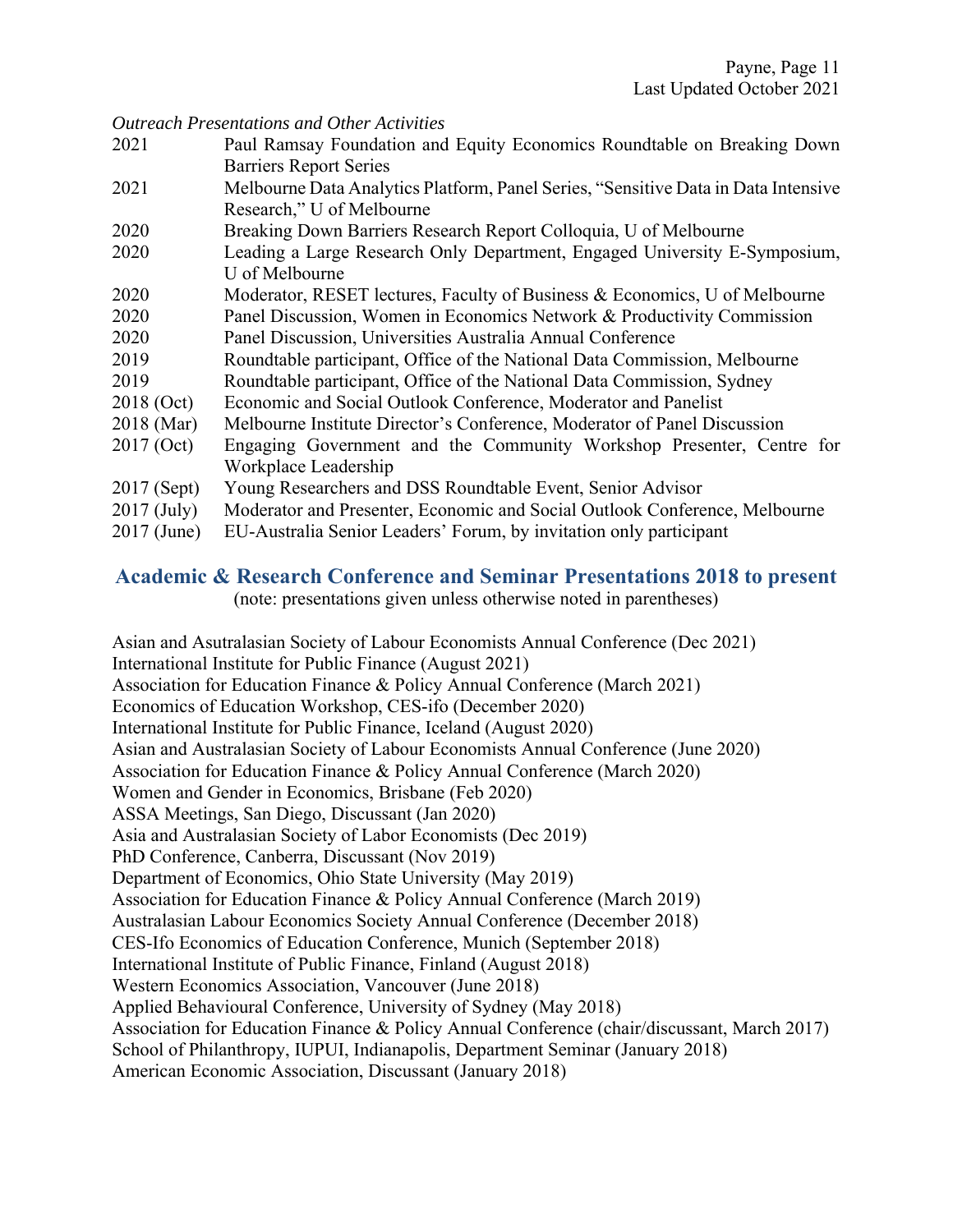# **Historic Engagement Activities**

#### **Past Professional Appointments**

| 2012 (Fall) | CESifo Network, Munich Germany, Visiting Scholar                         |
|-------------|--------------------------------------------------------------------------|
| 2010-2012   | University of Bristol, CMPO, International Research Fellow               |
| 2009-2010   | University of Bristol, CMPO, Visiting Scholar                            |
| 2008-2010   | C.D. Howe Institute, Fellow in Residence                                 |
| 2001-2002   | National Academy of Education (Spencer Foundation), Post-Doctoral Fellow |
| 2005        | University of Melbourne, Department of Economics, Visiting Scholar       |
| 2000        | Indiana University & Purdue University at Indianapolis,                  |
|             | Department of Economics, Visiting Scholar                                |
| 1999        | Association for Institutional Research, Summer Fellowship                |

### **Public Outreach Activities Before 2017**

*Organizer*  2016 (Nov) A-Life, ATO workshop for Melbourne 2016 (June) Organizer, connections workshop on building a data intensive curriculum for the Charitable Sector, Cambridge, Ontario 2016 (Feb) Organizer, MacDATA Workshops/Presentations (2 in total) on Data Management and Data Sharing Agreements 2016 (Feb) Organizer & Presenter, workshop on Achieving Excellence and Enhancing Public Confidence" Ministry of Education, Toronto, Ontario 2015 (Nov) Organizer, MacDATA Workshop/Presentation on Big Data Funding Opportunities through SOSCIP Consortium, McMaster University 2015 (Nov) Co-Lead, President's Research Showcase: Big Data and Innovation (Health and Social Innovation), McMaster University 2015 (April) Organizer, MacDATA Institute Launch, "Privacy and Big Data," Dr. Helen Nissenbaum (New York University), McMaster University 2015 (April) Organizer, Using Oracle in Your Research workshop, McMaster University 2014 (Dec) Organizer, Symposium on Ethics, Privacy, and Related Matters pertaining to the use of Big Data, McMaster University (joint with McMaster University Library and McMaster University Research Ethics Board) 2014 (Sep) Co-Chair, Big Data Symposium, McMaster University 2008 (Nov) Co-Organizer, *Strengthening Canada's Charities: Examining Challenges to the Charitable Sector,* Toronto, Ontario 2006 (April) Co-Organizer, *Innovations in Quality Assessment in Post-Secondary Education: Beyond Inputs and Outputs*, Hamilton, Ontario 2001-2003 Co-organizer of IGPA's Summer Research Workshop, *The Effect of School Finance Reform on Education in America's Cities*, Chicago, IL 1998 Session Organizer, Conference of New Legislators (in Illinois), session on issues concerning efforts to reduce crime

#### *Presenter/Participant*

|  | 2016 (Dec) Presentation to the Victorian Branch of the Economic Society of Australia |  |  |  |
|--|--------------------------------------------------------------------------------------|--|--|--|
|--|--------------------------------------------------------------------------------------|--|--|--|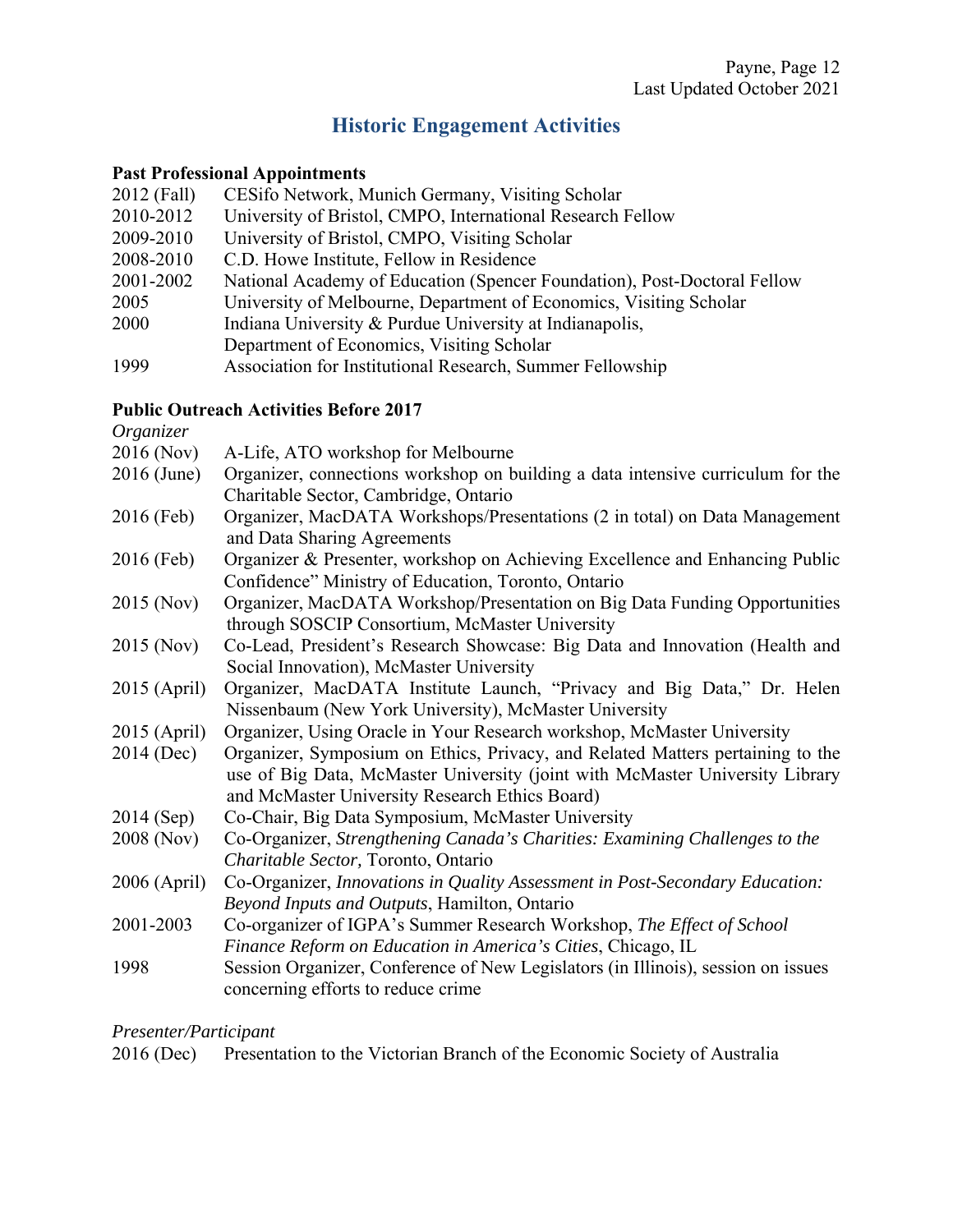- 2016 (Nov) The Policy Shop: to Nudge or Not to Nudge, University of Melbourne (with Professor Glyn Davis and Dr. David Halpern) https://soundcloud.com/policyshop/to-nudge-or-not-to-nudge
- 2016 (Nov) Melbourne Economic Forum, What might a Trump election mean for Australia?
- 2016 (Nov) BETA Workshop, Canberra, ACT participant and panel member
- 2016 (Oct) National Centre for Longitudinal Data Conference Participant & part of High-Value Data Research Roundtable
- 2016 (June) CityAge Conference in Rochester, NY
- 2015 (Nov) Partnering for Public Good, MacTALK as part of President's Research Showcase, McMaster University
- 2014 (Nov) Presentation on the uses of data to understand communities, Community Knowledge Exchange [CKX] Conference (Toronto), an event funded by Ontario Trillium Foundation and Community Foundations Canada
- 2015 (Oct) Using Data for Social Good, hosted by Bloomberg Philanthropy, NYC
- 2014 (Oct) Big Data and Analytics Education Conference, hosted by IBM, Las Vegas
- 2014 (Oct) Workshop on Social and Community Prosperity, participant, Fort McMurray, AB
- 2014 (Sept) KDD/SIG: Using Data for Social Good New York City
- 2014 (May) Muttart Foundation Consultation on the Charity T3010 Form, Banff, AB
- 2014 (May) Canada Revenue Agency T3010 User Group Panel Participant (Ottawa)
- 2014 (May) Motivations for Giving and Choosing a Charity, Paul Harris Award Dinner Speech, Rotary Club of Dundas
- 2014 (April) Presentation on Charities and Charitable Giving, Department of Finance, Ottawa
- 2013 (Oct) *Panel on Administrative Data*, Canadian Research Data Centre Network, Waterloo, ON
- 2012 (June) *Using Ontario Administrative Data to Understand PSE Participation and Completion: Benefits and Challenges*, Ministry of Training, Colleges, and Universities, Toronto, ON
- 2012 (May) *Working With CRA Information Return Data*, Association for Nonprofit and Social Economy Research (ANSER), Waterloo, ON
- 2012 (Feb) Testimony, House of Commons (Canada) Standing Committee on Finance Study of Charitable Giving
- 2011 (Nov) *Low-Income Students: What the Data Say*, Fear of Finance: Financial Literacy And Planning for Postsecondary Education, Higher Education Quality Council Of Ontario, Toronto, ON
- 2011 (June) *Understanding the Gender Gap in University Participation: An Exploration Of the Application Behaviour of Ontario High School Students*, Council on University Planning and Analysis, Hamilton, ON
- 2009 (Dec) *Panel on Charities and Charitable Giving,* University of Bristol, London, UK
- 2009 (Jan) *Working with Canadian Education Data,* Conference on Education and the Media, New York University, Abu Dhabi
- 2008 (Sep) Dundas Rotary Club, *Understanding Charitable Giving*
- 2006 (May) *Research on Education and Charities,* Student Program on Organizational Structure, Denison University, Granville, OH
- 2005 (May) *Public Lecture on School Choice,* Motu Economic and Public Policy Research, Wellington, New Zealand
- 2005 (May) *Roundtable on School Choice*, School of Government, Victoria University,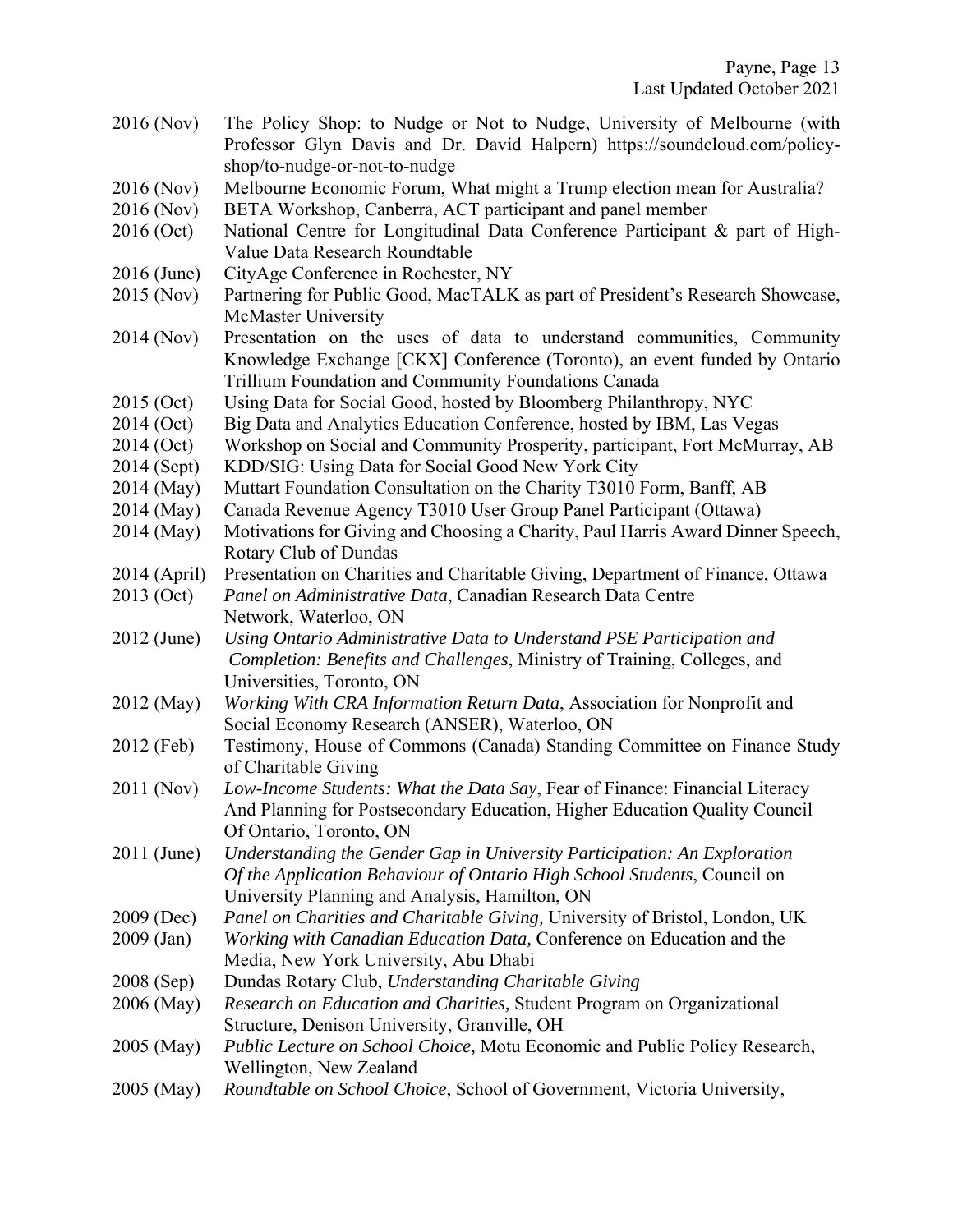Wellington, New Zealand

2003 (June) *Overview of the role of selection issues in studying criminal plea bargaining and The role of judges*, Summer Institute on Data Analysis, York University

1998 (Fall) *Treatment of Juvenile Offenders,* Conference of Women Legislators (in Illinois),

#### **Academic & Research Conference & Seminar Presentations 2017 and Earlier**

- American Economic Association/ASSA (presenter 2016, 2014, 2001, 1999; discussant, 2009, 2008; participant 2003, 1995-2001; organizer of session 2006)
- American Society of Criminology (discussant 1999)
- American Economic Research Association (2002, 2001)
- American Education Finance Association (presenter 2011, 2010, 2009, 2008, 2006, 2004;
- discussant 2010, 2009; attendee 2012)
- ARNOVA Annual Meeting (2014)
- Association of Education Finance and Policy (2017, 2016, 2015, 2014)
- Association for Research on Nonprofit Organizations and Voluntary Action (discussant, 2002) Association of Public Policy and Management (2002, 1999)
- Atlantic Canada Economics Conference, Annual Meeting (Invited Speaker) (2013)
- Auckland University of Technology, CSDA and Economics Department Seminar (October 2017)

Australasian Labour Economics Society Inaugural Conference (participant December 2017)

- CESC-SSHRC Symposium on Education (2004, 2003)
- Canadian Economics Association (2016, 2015, 2014, 2013, 2012, 2011, 2010, 2008, discussant 2004)
- Canadian Labour Market and Skills Researcher Network Meeting (presenter 2007; discussant, 2009)
- Canadian Law and Economics Association, Annual Meeting, Toronto, ON (Presenter: 2001, participant: 1995-1997)
- Canadian Public Economics Working Group (2015, 2009, 2007, 2004, 2003, 2001, 1996-1999) Carleton University, Seminar (2012)
- CES-Ifo Economics of Education Conference, Munich, Germany (2017, 2016,2015, 2014, 2013)
- CES-Ifo, Summer Institute: The Economics of Philanthropy, Venice, Italy (July 2016)
- CD Howe Institute Seminar on School Choice (2007)
- CEPR Conference on Altruism and Charitable Giving, Paris (2012)
- CLSRN Workshop on Education and Training, Queen's University (participant, 2007)
- Cornell Higher Education Research Conference (presenter: 2000, discussant: 2003, participant: 2001)
- Deakin University, Melbourne, Australia (2005, 2017)
- Denison University, Granville, Ohio (2006)
- Duke Economics Department Conference on Charitable Giving (April 2014) (participant)
- Economics and Public Policy, Invited Conference, University of Toronto (2013)
- Federal Reserve Bank of New York, Education Seminar Series (2009)

4th Conference of the RTN Network (EEEPE), Centre for Economic Policy Research, Amsterdam (2008)

- Generosity and Well-Being, Invited Conference, University of Warwick (2013)
- Higher Education Council of Ontario workshop for researchers (2009)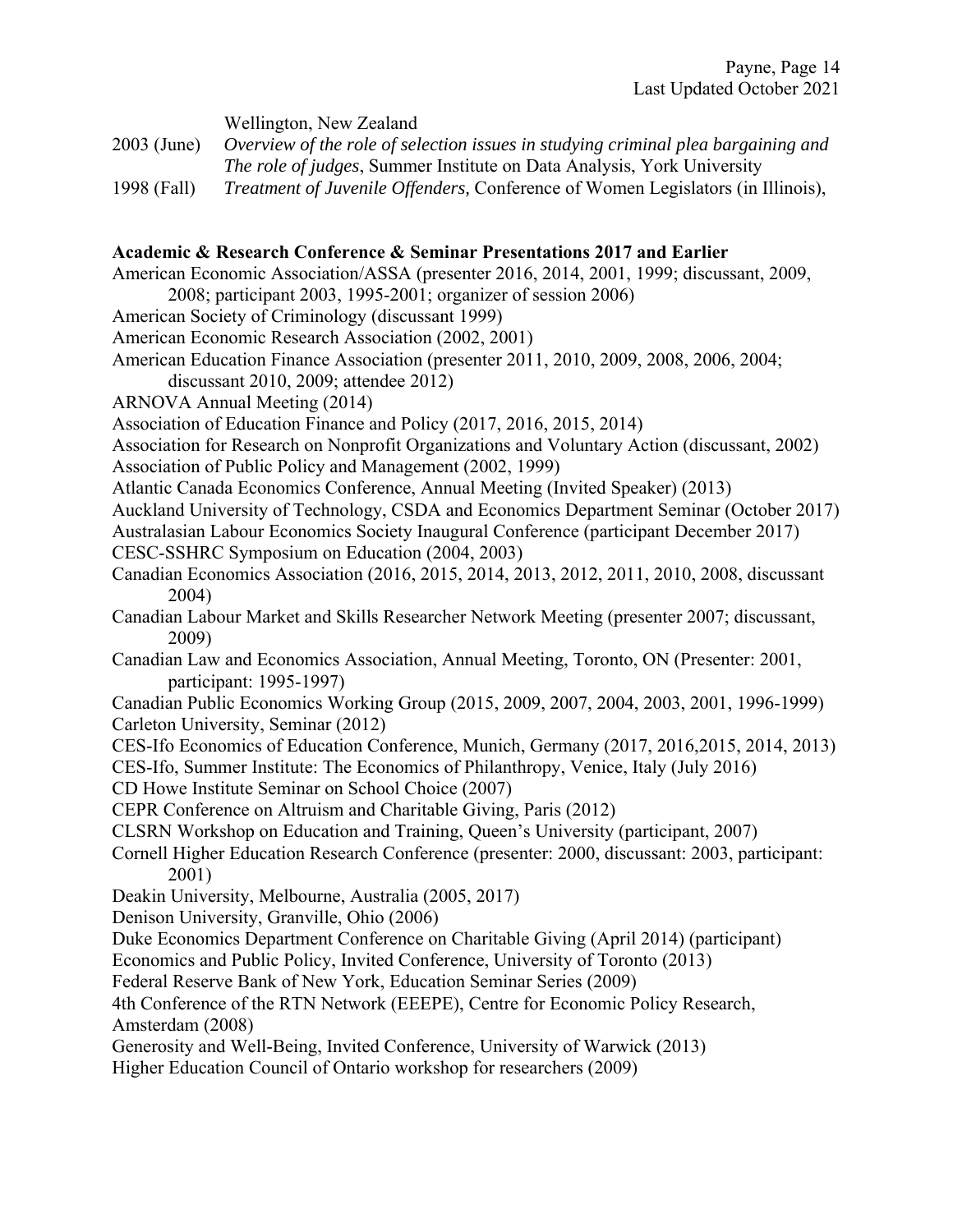IGPA Summer Workshop on School Finance Reform (organizer and presenter: 2003, 2002, 2001) II Workshop on Fiscal Federalism, Centro de Estudios Andaluces (2007) Illinois Economics Association (discussant, 1998) International Institute of Public Finance, Annual Meeting (2017, 2016, 2015, 2014, 2012, 2011, 2009) IUPUI Summer Institute on Nonprofits, Indianapolis, IN (1998) Indiana University & Purdue University at Indianapolis, Department of Economics (2008, 2000) Institute of Fiscal Studies, London, England (1997) Invited Conference to Honor James Andreoni's Contributions to Warm Glow (2013) Labour Econometrics Workshop (August 2016) London School of Economics, London, England, Department Seminar (2008, 1997) Macquarie University, Department of Economics, Sydney, Australia (2005) McMaster University, Department of Economics, Hamilton, Ontario (2002, 1996) Midwest Economics Association (Discussant: 2001, 2000) Monash University, Empirical Microeconomics Seminar (May 2017) MOTU Institute Public Lecture, Wellington, New Zealand (2005) National Academy of Education (presenter: 2002, participant 2001) National Bureau of Economic Research, Higher Education Working Group (presenter: 2001, 2000, discussant: 2004, 2002, participant 2006, 2005, 2003) NBER Productivity Seminar, Boston, MA (1999) National Tax Association Annual Meeting (2016, 2015, 2014, 2013, 2012, discussant, 1999) Next Generation of Leaders in Science and Technology Policy (2002) New York University/Abu Dhabi Conference on Education and the Media (2009) Nonprofit Study Group, University of Southern California (March 2016) North American Econometric Society Meetings (1998) Northwestern University, Department of Economics (2002, 1998) Public Economics United Kingdom, University of Warwick (2008) Public Policy Institute of California, San Francisco, CA (2001) Queen's University, Department of Economics (2003) Royal Economic Society Annual Meeting (2012 invited session, 2010, 2009) Rutgers University, Department of Economics (1999) Science of Philanthropy, University of Chicago (presenter 2015; session chair, 2014) Simon Fraser University, Department of Economics (2003) Social Determinants of Charitable Giving, CMPO, University of Bristol (2012) Stanford University, Public Goods and Rising Inequality Conference (November 2017) Strengthening Canadian Charities, CD Howe Institute, Toronto (presenter/co-organizer, 2008) Syracuse University, Department of Economics (2006) TARGET-Conference on Education, Training and the Evolving Workplace, Vancouver (2006) Tax Policy and the Economy Conference, Washington, D.C. (2008) Tax Time, Conference hosted by Canadian Tax Foundation (2011) University of British Columbia, Department of Economics (2013, 2004) University of British Columbia, Okanagan, Departmental Seminar (2011) University of Cambridge, England, Department of Economics (2008) University of California at Berkeley, Department of Economics (2002, 1999) University of California at Davis, Business School (Accounting) Seminar (2013)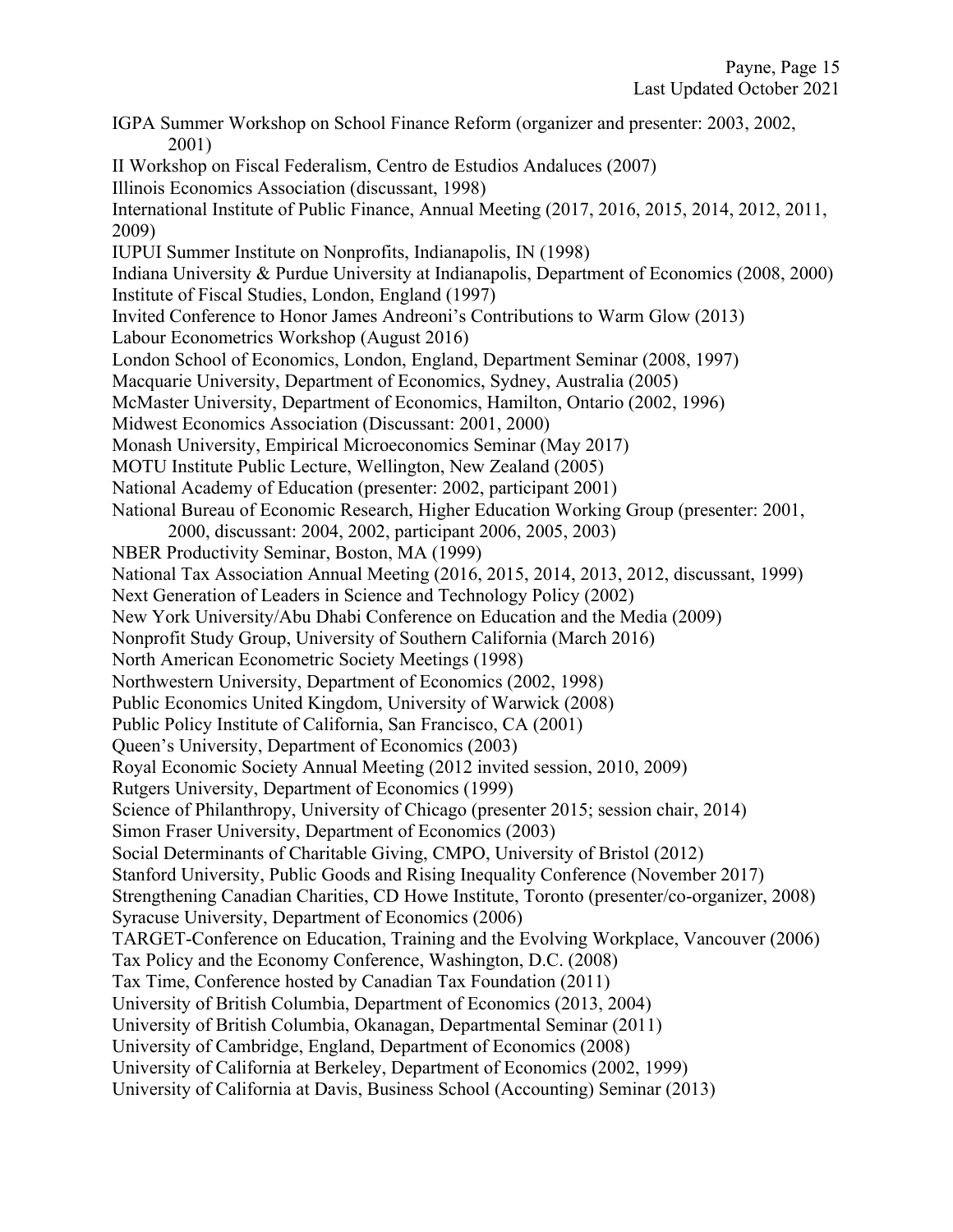University of California at San Diego, Department of Economics (2007)

University of Illinois, Institute of Government and Public Affairs, Urbana, IL (1998)

University of Illinois, College of Urban Planning and Public Affairs, Chicago, IL (1998)

- University of Manitoba, Department of Economics (2008)University of Melbourne, Australia, Department of Economics (2005, 2003)
- University of Melbourne, School of Population and Global Health Seminar (May 2017)
- University of Namur (Belgium), Department Seminar (2014)
- University of Ottawa, Department of Economics (2011)
- University of Sydney, Life Course Centre Seminar (September 2017)
- University of Toronto, Toronto, Canada (2013, 2007, 1995)
- University of Victoria, Department of Economics (2003)
- University of Warwick (UK) CAGE Conference: NTO Non-Profits, Governments and Organizations (2014)
- University of Warwick and Institute of Fiscal Studies Joint Conference (by invitation only conference of public economists), Warwick, England (1998)
- University of Waterloo, Department of Economics (2011)
- University of Western Ontario, Department of Economics, London, Ontario (1995)
- University of Wisconsin, Department of Economics (2003, 2000, 1998)
- Urban Institute, Charitable Statistics Division (2000)
- Vanderbilt University, Peabody College (2006)
- Villa Columbella, Rome Italy (by invitation only conference of public economists, 1996)
- Western Economics Association, President-Elect Special Session, Vancouver, BC (2009) Wilfred Laurier University, Department of Economics (2005)

### **Supervision of Students**

#### PhD Dissertation Supervision

Brad Minaker, Ph.D. Candidate, McMaster University (supervisor) (completed 2016) Grant Gibson, Ph.D. Candidate, McMaster University (co-supervisor until 2016) Khoung Troung, Ph.D. Candidate, McMaster University (co-supervisor until 2016) Daniel Shack, Ph.D. Candidate, University of British Columbia (committee member) Iryna Kryvoruchko, Ph.D. Candidate, McMaster University (co-supervisor) (completed 2013) Phil Leonard, Ph.D. Candidate, McMaster University (supervisor) (completed 2012) Justin Smith, Ph.D. Candidate, McMaster University (supervisor) (completed 2008) Jack Chow, Ph.D. Candidate, McMaster University (supervisor) (withdrawn) Cesar Furtado, Ph.D. Candidate, McMaster University (supervisor) (inactive) Anindya Sen, Ph.D., University of Toronto (on committee, 1997/98)

#### Masters in Economic Policy Students:

From 2005 to 2016: on average  $\sim$ 10-15 students per year. Details available upon request.

#### Student Research Assistants

From 2005 to 2017: on average 3-5 students per year that included undergraduate, master's, and doctoral students. Details available upon request.